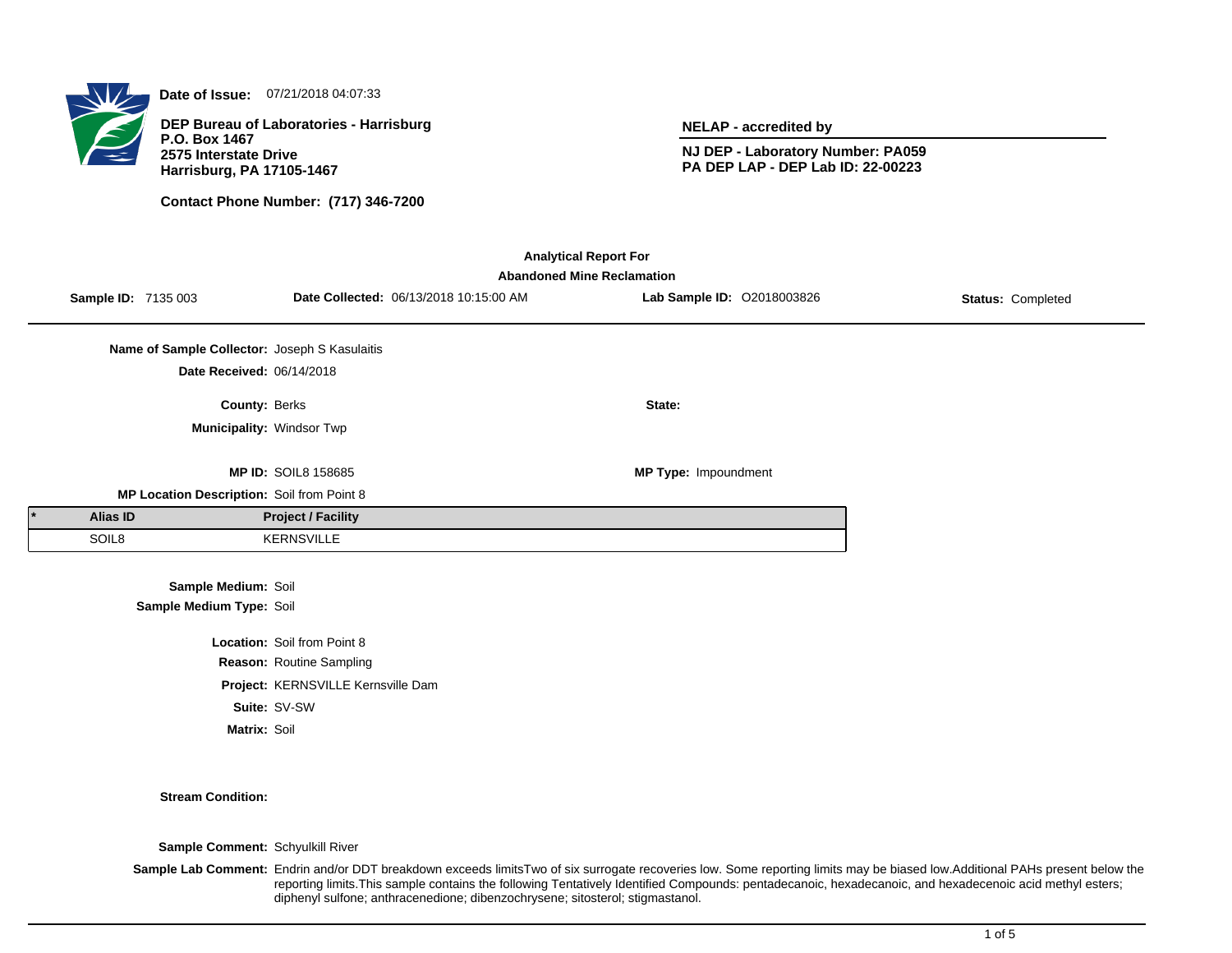| Sample ID: 7135 003 |                                                                               | Date Collected: 06/13/2018 10:15:00 AM | Lab Sample ID: 02018003826    | <b>Status: Completed</b> |                    |
|---------------------|-------------------------------------------------------------------------------|----------------------------------------|-------------------------------|--------------------------|--------------------|
|                     | <b>Test Codes / CAS # - Description</b>                                       | <b>Reported Results</b>                | <b>Date And Time Analyzed</b> | <b>Approved by</b>       | <b>Test Method</b> |
| 95943               | 1,2,4,5-Tetrachlorobenzene                                                    | 1.1 mg/kg (U)                          | 06/28/2018 02:00 AM           | <b>CARWALTER</b>         | EPA 8270D          |
| 120821              | 1,2,4-Trichlorobenzene                                                        | 1.1 mg/kg $(U)$                        | 06/28/2018 02:00 AM           | <b>CARWALTER</b>         | EPA 8270D          |
| 95501               | 1,2-Dichlorobenzene                                                           | 1.1 mg/kg (U)                          | 06/28/2018 02:00 AM           | CARWALTER                | <b>EPA 8270D</b>   |
| 541731              | 1,3-Dichlorobenzene                                                           | 1.1 mg/kg (U)                          | 06/28/2018 02:00 AM           | <b>CARWALTER</b>         | <b>EPA 8270D</b>   |
| 99650               | 1,3-Dinitrobenzene                                                            | 1.1 mg/kg (U)                          | 06/28/2018 02:00 AM           | <b>CARWALTER</b>         | <b>EPA 8270D</b>   |
| 106467              | 1,4-Dichlorobenzene                                                           | 1.1 mg/kg (U)                          | 06/28/2018 02:00 AM           | <b>CARWALTER</b>         | <b>EPA 8270D</b>   |
| 130154              | 1,4-Naphthoquinone                                                            | 1.1 mg/kg (U)                          | 06/28/2018 02:00 AM           | CARWALTER                | EPA 8270D          |
| 90131               | 1-Chloronaphthalene                                                           | 1.1 mg/kg (U)                          | 06/28/2018 02:00 AM           | <b>CARWALTER</b>         | EPA 8270D          |
| 90120               | 1-Methylnaphthalene                                                           | 1.1 mg/kg (U)                          | 06/28/2018 02:00 AM           | CARWALTER                | EPA 8270D          |
| 108-60-1            | 2,2'-oxybis(1-Chloropropane)                                                  | 1.1 mg/kg (U)                          | 06/28/2018 02:00 AM           | <b>CARWALTER</b>         | <b>EPA 8270D</b>   |
| 58902               | 2,3,4,6-Tetrachlorophenol                                                     | 1.1 mg/kg (U)                          | 06/28/2018 02:00 AM           | <b>CARWALTER</b>         | <b>EPA 8270D</b>   |
| 95954               | 2,4,5-Trichlorophenol                                                         | 1.1 mg/kg (U)                          | 06/28/2018 02:00 AM           | CARWALTER                | <b>EPA 8270D</b>   |
| 88062               | 2,4,6-Trichlorophenol                                                         | 1.1 mg/kg (U)                          | 06/28/2018 02:00 AM           | CARWALTER                | <b>EPA 8270D</b>   |
| 120832              | 2,4-Dichlorophenol                                                            | 1.1 mg/kg (U)                          | 06/28/2018 02:00 AM           | <b>CARWALTER</b>         | <b>EPA 8270D</b>   |
| 105679              | 2,4-Dimethylphenol                                                            | 1.1 mg/kg (U)                          | 06/28/2018 02:00 AM           | <b>CARWALTER</b>         | EPA 8270D          |
|                     | Low-level LFB recovery low. Results and/or reporting limit may be biased low. |                                        |                               |                          |                    |
| 51285               | 2,4-Dinitrophenol                                                             | 5.4 mg/kg (U)                          | 06/28/2018 02:00 AM           | <b>CARWALTER</b>         | <b>EPA 8270D</b>   |
| 121142              | 2,4-Dinitrotoluene                                                            | 1.1 mg/kg $(U)$                        | 06/28/2018 02:00 AM           | CARWALTER                | EPA 8270D          |
| 87650               | 2,6-Dichlorophenol                                                            | 1.1 mg/kg (U)                          | 06/28/2018 02:00 AM           | <b>CARWALTER</b>         | <b>EPA 8270D</b>   |
| 606202              | 2,6-Dinitrotoluene                                                            | 1.1 mg/kg (U)                          | 06/28/2018 02:00 AM           | <b>CARWALTER</b>         | EPA 8270D          |
| 53963               | 2-Acetylaminofluorene                                                         | 1.1 mg/kg (U)                          | 06/28/2018 02:00 AM           | <b>CARWALTER</b>         | <b>EPA 8270D</b>   |
| 91587               | 2-Chloronaphthalene                                                           | 1.1 mg/kg (U)                          | 06/28/2018 02:00 AM           | CARWALTER                | EPA 8270D          |
| 95578               | 2-Chlorophenol                                                                | 1.1 mg/kg (U)                          | 06/28/2018 02:00 AM           | <b>CARWALTER</b>         | EPA 8270D          |
| 91576               | 2-Methylnaphthalene                                                           | 1.1 mg/kg (U)                          | 06/28/2018 02:00 AM           | CARWALTER                | EPA 8270D          |
| 95487               | 2-Methylphenol                                                                | 1.1 mg/kg (U)                          | 06/28/2018 02:00 AM           | <b>CARWALTER</b>         | <b>EPA 8270D</b>   |
| 88744               | 2-Nitroaniline                                                                | 1.1 mg/kg (U)                          | 06/28/2018 02:00 AM           | <b>CARWALTER</b>         | <b>EPA 8270D</b>   |
| 88755               | 2-Nitrophenol                                                                 | 1.1 mg/kg (U)                          | 06/28/2018 02:00 AM           | CARWALTER                | <b>EPA 8270D</b>   |
| 109068              | 2-Picoline (2-Methylpyridine)                                                 | 1.1 mg/kg (U)                          | 06/28/2018 02:00 AM           | CARWALTER                | EPA 8270D          |
| 1319773             | 3&4-Methylphenol                                                              | 2.1 mg/kg $(U)$                        | 06/28/2018 02:00 AM           | <b>CARWALTER</b>         | <b>EPA 8270D</b>   |
| 91941               | 3,3'-Dichlorobenzidine                                                        | 0.54 mg/kg (U)                         | 06/28/2018 02:00 AM           | CARWALTER                | EPA 8270D          |
| 99092               | 3-Nitroaniline                                                                | 1.1 mg/kg (U)                          | 06/28/2018 02:00 AM           | <b>CARWALTER</b>         | <b>EPA 8270D</b>   |
| 534521              | 4,6-Dinitro-2-methylphenol                                                    | 1.1 mg/kg $(U)$                        | 06/28/2018 02:00 AM           | <b>CARWALTER</b>         | EPA 8270D          |
| 92671               | 4-Aminobiphenyl                                                               | 1.1 mg/kg (U)                          | 06/28/2018 02:00 AM           | <b>CARWALTER</b>         | <b>EPA 8270D</b>   |
| 101553              | 4-Bromophenyl-phenyl ether                                                    | 1.1 mg/kg $(U)$                        | 06/28/2018 02:00 AM           | <b>CARWALTER</b>         | EPA 8270D          |
| 59507               | 4-Chloro-3-methylphenol                                                       | 1.1 mg/kg (U)                          | 06/28/2018 02:00 AM           | CARWALTER                | EPA 8270D          |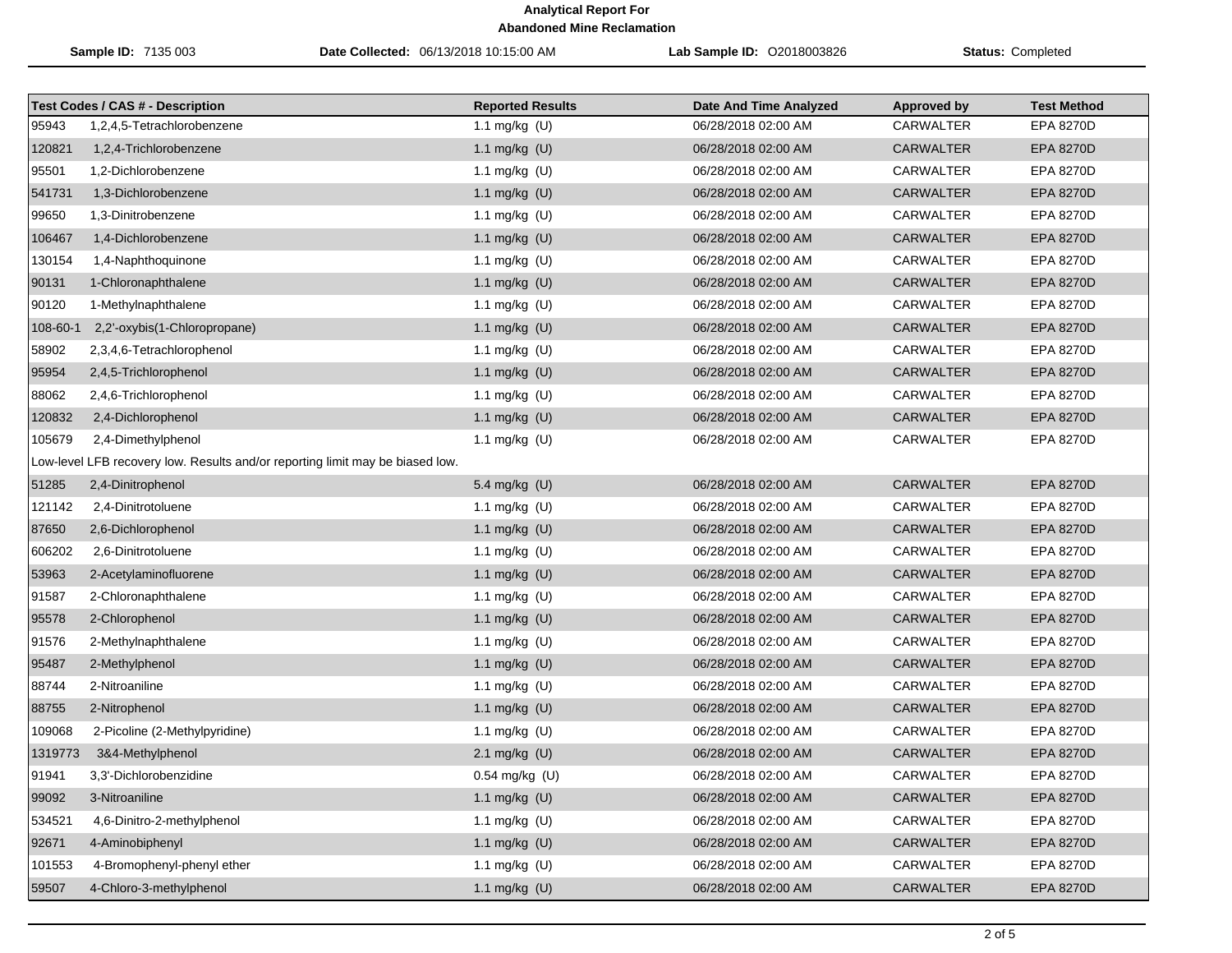| Sample ID: 7135 003 |                                             | Date Collected: 06/13/2018 10:15:00 AM | <b>Lab Sample ID: 02018003826</b> | <b>Status: Completed</b> |                    |
|---------------------|---------------------------------------------|----------------------------------------|-----------------------------------|--------------------------|--------------------|
|                     | <b>Test Codes / CAS # - Description</b>     | <b>Reported Results</b>                | <b>Date And Time Analyzed</b>     | <b>Approved by</b>       | <b>Test Method</b> |
| 106478              | 4-Chloroaniline                             | 1.1 mg/kg $(U)$                        | 06/28/2018 02:00 AM               | <b>CARWALTER</b>         | EPA 8270D          |
| 7005723             | 4-Chlorophenyl-phenyl ether                 | 1.1 mg/kg (U)                          | 06/28/2018 02:00 AM               | <b>CARWALTER</b>         | EPA 8270D          |
| 100016              | 4-Nitroaniline                              | 1.1 mg/kg (U)                          | 06/28/2018 02:00 AM               | CARWALTER                | EPA 8270D          |
| 100027              | 4-Nitrophenol                               | 5.4 mg/kg (U)                          | 06/28/2018 02:00 AM               | <b>CARWALTER</b>         | EPA 8270D          |
| 99558               | 5-Nitro-o-toluidine                         | 1.1 mg/kg (U)                          | 06/28/2018 02:00 AM               | CARWALTER                | EPA 8270D          |
| 83329               | Acenaphthene                                | 1.1 mg/kg (U)                          | 06/28/2018 02:00 AM               | <b>CARWALTER</b>         | <b>EPA 8270D</b>   |
| 208968              | Acenaphthylene                              | 1.1 mg/kg (U)                          | 06/28/2018 02:00 AM               | <b>CARWALTER</b>         | EPA 8270D          |
| 98862               | Acetophenone                                | 2.1 mg/kg (U)                          | 06/28/2018 02:00 AM               | <b>CARWALTER</b>         | <b>EPA 8270D</b>   |
| 62533               | Aniline                                     | 1.1 mg/kg (U)                          | 06/28/2018 02:00 AM               | CARWALTER                | EPA 8270D          |
| 120127              | Anthracene                                  | 1.1 mg/kg (U)                          | 06/28/2018 02:00 AM               | <b>CARWALTER</b>         | EPA 8270D          |
| 140578              | Aramite                                     | 1.1 mg/kg (U)                          | 06/28/2018 02:00 AM               | <b>CARWALTER</b>         | EPA 8270D          |
| 98555               | a-Terpineol                                 | 1.1 mg/kg $(U)$                        | 06/28/2018 02:00 AM               | <b>CARWALTER</b>         | EPA 8270D          |
| 56553               | Benz(a)anthracene                           | $0.54$ mg/kg (U)                       | 06/28/2018 02:00 AM               | <b>CARWALTER</b>         | EPA 8270D          |
| 50328               | Benzo(a)pyrene                              | 0.54 mg/kg (U)                         | 06/28/2018 02:00 AM               | <b>CARWALTER</b>         | EPA 8270D          |
| 205992              | Benzo(b)fluoranthene                        | $1.0$ mg/kg                            | 06/28/2018 02:00 AM               | CARWALTER                | <b>EPA 8270D</b>   |
|                     | ** Comment ** Includes benzo(j)fluoranthene |                                        |                                   |                          |                    |
| 191242              | Benzo(g,h,i)perylene                        | $0.61$ mg/kg                           | 06/28/2018 02:00 AM               | <b>CARWALTER</b>         | <b>EPA 8270D</b>   |
| 207089              | Benzo(k)fluoranthene                        | $0.54$ mg/kg (U)                       | 06/28/2018 02:00 AM               | CARWALTER                | EPA 8270D          |
| 100516              | Benzyl alcohol                              | 1.1 mg/kg (U)                          | 06/28/2018 02:00 AM               | <b>CARWALTER</b>         | EPA 8270D          |
| 111911              | bis(2-Chloroethoxy)methane                  | 1.1 mg/kg (U)                          | 06/28/2018 02:00 AM               | <b>CARWALTER</b>         | EPA 8270D          |
| 111444              | bis(2-Chloroethyl)ether                     | 1.1 mg/kg (U)                          | 06/28/2018 02:00 AM               | <b>CARWALTER</b>         | EPA 8270D          |
| 117817              | bis(2-Ethylhexyl)phthalate                  | 0.54 mg/kg (U)                         | 06/28/2018 02:00 AM               | CARWALTER                | EPA 8270D          |
| 85687               | Butylbenzylphthalate                        | 0.54 mg/kg (U)                         | 06/28/2018 02:00 AM               | <b>CARWALTER</b>         | <b>EPA 8270D</b>   |
| 510156              | Chlorobenzilate                             | 1.1 mg/kg $(U)$                        | 06/28/2018 02:00 AM               | CARWALTER                | EPA 8270D          |
| 218019              | Chrysene                                    | 0.63 mg/kg                             | 06/28/2018 02:00 AM               | <b>CARWALTER</b>         | <b>EPA 8270D</b>   |
| 2303164             | Diallate (Cis & Trans)                      | 1.1 mg/kg $(U)$                        | 06/28/2018 02:00 AM               | CARWALTER                | EPA 8270D          |
| 53703               | Dibenzo(a,h)anthracene                      | 0.54 mg/kg (U)                         | 06/28/2018 02:00 AM               | <b>CARWALTER</b>         | EPA 8270D          |
| 132649              | Dibenzofuran                                | 1.1 mg/kg $(U)$                        | 06/28/2018 02:00 AM               | CARWALTER                | EPA 8270D          |
| 84662               | Diethylphthalate                            | 1.1 mg/kg (U)                          | 06/28/2018 02:00 AM               | CARWALTER                | EPA 8270D          |
| 60515               | Dimethoate                                  | 1.1 mg/kg $(U)$                        | 06/28/2018 02:00 AM               | CARWALTER                | EPA 8270D          |
| 60117               | Dimethylaminoazobenzene                     | 0.54 mg/kg (U)                         | 06/28/2018 02:00 AM               | CARWALTER                | EPA 8270D          |
| 131113              | Dimethylphthalate                           | 1.1 mg/kg $(U)$                        | 06/28/2018 02:00 AM               | CARWALTER                | EPA 8270D          |
| 84742               | Di-n-butylphthalate                         | 1.1 mg/kg (U)                          | 06/28/2018 02:00 AM               | <b>CARWALTER</b>         | EPA 8270D          |
| 117840              | Di-n-octylphthalate                         | $0.54$ mg/kg (U)                       | 06/28/2018 02:00 AM               | CARWALTER                | EPA 8270D          |
| 88857               | Dinoseb                                     | 1.1 mg/kg (U)                          | 06/28/2018 02:00 AM               | <b>CARWALTER</b>         | EPA 8270D          |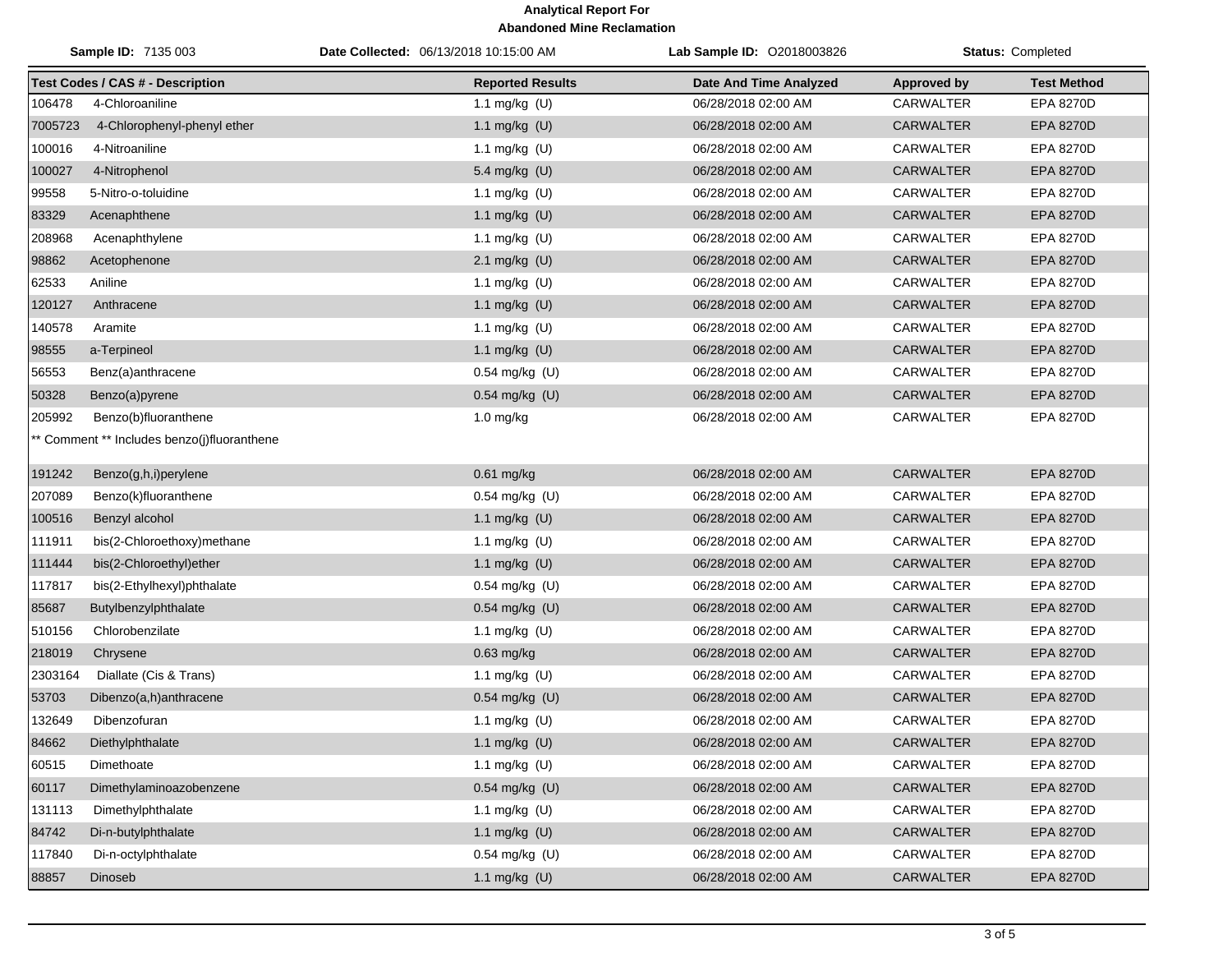|          | Sample ID: 7135 003                                                                       | Date Collected: 06/13/2018 10:15:00 AM | <b>Lab Sample ID: 02018003826</b> |                    | <b>Status: Completed</b> |
|----------|-------------------------------------------------------------------------------------------|----------------------------------------|-----------------------------------|--------------------|--------------------------|
|          | <b>Test Codes / CAS # - Description</b>                                                   | <b>Reported Results</b>                | <b>Date And Time Analyzed</b>     | <b>Approved by</b> | <b>Test Method</b>       |
| 122394   | Diphenylamine&n-Nitrosodipheny                                                            | 2.1 mg/kg (U)                          | 06/28/2018 02:00 AM               | <b>CARWALTER</b>   | <b>EPA 8270D</b>         |
| 298044   | <b>Disulfoton</b>                                                                         | 1.1 mg/kg (U)                          | 06/28/2018 02:00 AM               | <b>CARWALTER</b>   | EPA 8270D                |
| 62500    | Ethyl methanesulfonate                                                                    | 1.1 mg/kg $(U)$                        | 06/28/2018 02:00 AM               | <b>CARWALTER</b>   | <b>EPA 8270D</b>         |
| 56382    | <b>Ethyl Parathion</b>                                                                    | 1.1 mg/kg (U)                          | 06/28/2018 02:00 AM               | <b>CARWALTER</b>   | EPA 8270D                |
|          | <b>EXTRACTED DATE</b>                                                                     | 06192018 Day                           | 06/28/2018 02:00 AM               | <b>CARWALTER</b>   | EPA 8270D                |
| 206440   | Fluoranthene                                                                              | 1.1 mg/kg (U)                          | 06/28/2018 02:00 AM               | <b>CARWALTER</b>   | EPA 8270D                |
| 86737    | Fluorene                                                                                  | 1.1 mg/kg (U)                          | 06/28/2018 02:00 AM               | <b>CARWALTER</b>   | <b>EPA 8270D</b>         |
| 118741   | Hexachlorobenzene                                                                         | 1.1 mg/kg (U)                          | 06/28/2018 02:00 AM               | <b>CARWALTER</b>   | <b>EPA 8270D</b>         |
| 87683    | Hexachlorobutadiene                                                                       | 1.1 mg/kg (U)                          | 06/28/2018 02:00 AM               | <b>CARWALTER</b>   | <b>EPA 8270D</b>         |
| 77474    | Hexachlorocyclopentadiene                                                                 | 1.1 mg/kg (U)                          | 06/28/2018 02:00 AM               | <b>CARWALTER</b>   | <b>EPA 8270D</b>         |
|          | Continuing calibration recoveries low. Results and/or reporting limits may be biased low. |                                        |                                   |                    |                          |
| 67721    | Hexachloroethane                                                                          | 1.1 mg/kg $(U)$                        | 06/28/2018 02:00 AM               | CARWALTER          | <b>EPA 8270D</b>         |
|          | Continuing calibration recoveries low. Results and/or reporting limits may be biased low. |                                        |                                   |                    |                          |
| 1888717  | Hexachloropropene                                                                         | 1.1 mg/kg $(U)$                        | 06/28/2018 02:00 AM               | <b>CARWALTER</b>   | <b>EPA 8270D</b>         |
|          | Continuing calibration recoveries low. Results and/or reporting limits may be biased low. |                                        |                                   |                    |                          |
| 193395   | Indeno-1,2,3-cd-pyrene                                                                    | $0.65$ mg/kg                           | 06/28/2018 02:00 AM               | <b>CARWALTER</b>   | EPA 8270D                |
| 465736   | Isodrin                                                                                   | 1.1 mg/kg (U)                          | 06/28/2018 02:00 AM               | <b>CARWALTER</b>   | <b>EPA 8270D</b>         |
| 78591    | Isophorone                                                                                | 1.1 mg/kg $(U)$                        | 06/28/2018 02:00 AM               | <b>CARWALTER</b>   | <b>EPA 8270D</b>         |
| 120581   | Isosafrole                                                                                | 1.1 mg/kg (U)                          | 06/28/2018 02:00 AM               | <b>CARWALTER</b>   | EPA 8270D                |
| 66273    | Methyl Methanesulfonate                                                                   | 1.1 mg/kg (U)                          | 06/28/2018 02:00 AM               | CARWALTER          | <b>EPA 8270D</b>         |
| 298000   | <b>Methyl Parathion</b>                                                                   | 1.1 mg/kg (U)                          | 06/28/2018 02:00 AM               | <b>CARWALTER</b>   | EPA 8270D                |
| 91203    | Naphthalene                                                                               | 1.1 mg/kg (U)                          | 06/28/2018 02:00 AM               | CARWALTER          | <b>EPA 8270D</b>         |
| 98953    | Nitrobenzene                                                                              | 1.1 mg/kg (U)                          | 06/28/2018 02:00 AM               | <b>CARWALTER</b>   | <b>EPA 8270D</b>         |
| 924163   | N-Nitrosodibutylamine                                                                     | 1.1 mg/kg (U)                          | 06/28/2018 02:00 AM               | <b>CARWALTER</b>   | EPA 8270D                |
| 55185    | N-Nitrosodiethylamine                                                                     | 1.1 mg/kg (U)                          | 06/28/2018 02:00 AM               | <b>CARWALTER</b>   | EPA 8270D                |
| 62759    | N-Nitrosodimethylamine                                                                    | 1.1 mg/kg (U)                          | 06/28/2018 02:00 AM               | <b>CARWALTER</b>   | EPA 8270D                |
| 621647   | N-Nitrosodipropylamine                                                                    | 1.1 mg/kg (U)                          | 06/28/2018 02:00 AM               | <b>CARWALTER</b>   | <b>EPA 8270D</b>         |
| 10595956 | N-Nitrosomethylethylamine                                                                 | 1.1 mg/kg (U)                          | 06/28/2018 02:00 AM               | CARWALTER          | EPA 8270D                |
| 59892    | N-Nitrosomorpholine                                                                       | 1.1 mg/kg (U)                          | 06/28/2018 02:00 AM               | <b>CARWALTER</b>   | <b>EPA 8270D</b>         |
| 100754   | N-nitrosopiperidine                                                                       | 1.1 mg/kg (U)                          | 06/28/2018 02:00 AM               | <b>CARWALTER</b>   | EPA 8270D                |
| 930552   | N-Nitrosopyrrolidine                                                                      | 1.1 mg/kg (U)                          | 06/28/2018 02:00 AM               | CARWALTER          | EPA 8270D                |
| 126681   | O,O,O-Triethylphosphorothioate                                                            | 1.1 mg/kg (U)                          | 06/28/2018 02:00 AM               | <b>CARWALTER</b>   | EPA 8270D                |
| 95534    | o-Toluidine                                                                               | 1.1 mg/kg (U)                          | 06/28/2018 02:00 AM               | CARWALTER          | EPA 8270D                |
| 76017    | Pentachlorethane                                                                          | 1.1 mg/kg (U)                          | 06/28/2018 02:00 AM               | <b>CARWALTER</b>   | EPA 8270D                |
| 608935   | Pentachlorobenzene                                                                        | 1.1 mg/kg (U)                          | 06/28/2018 02:00 AM               | CARWALTER          | EPA 8270D                |
| 82688    | Pentachloronitrobenzene                                                                   | 1.1 mg/kg (U)                          | 06/28/2018 02:00 AM               | CARWALTER          | EPA 8270D                |